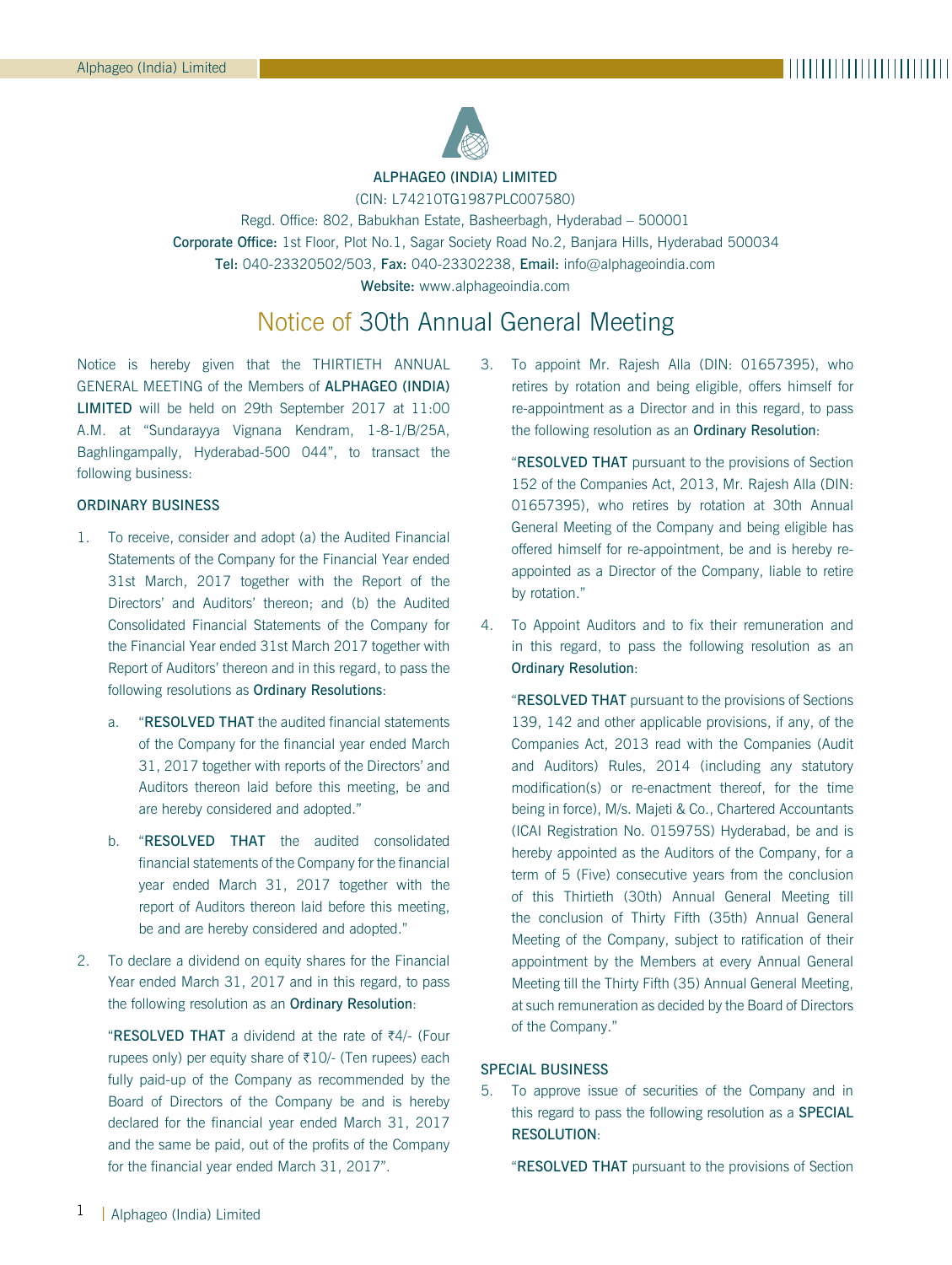$62(1)(c)$  and other applicable provisions, if any, of the Companies Act, 2013 (the "Companies Act") and rules made thereunder, to the extent notified and in effect, and applicable provisions, if any, of the Companies Act, 1956 as amended (without reference to the provisions thereof that have ceased to have effect upon notification of sections of the Companies Act), the Foreign Exchange Management Act, 1999, as amended, the Foreign Exchange Management (Transfer or Issue of Security by a Person Resident Outside India) Regulations, 2000, as amended, the Issue of Foreign Currency Convertible Bonds and Ordinary Shares (Through Depository Receipt Mechanism) Scheme, 1993, as amended and the rules, regulations, guidelines, notifications and circulars, if any, issued by the Government of India, the Reserve Bank of India, the Securities and Exchange Board of India including the Securities and Exchange Board of India (Issue of Capital and Disclosure Requirements) Regulations, 2009, as amended (the "ICDR Regulations") or any other competent authority, whether in India or abroad, from time to time, to the extent applicable including the enabling provisions of the listing agreements entered into with the stock exchanges on which the Company's equity shares are listed (the "Listing Agreements"), the Memorandum of Association and Articles of Association of Alphageo (India) Limited (the "Company") and subject to approvals, consents, permissions and sanctions as might be required and subject to such conditions and modifications as might be prescribed while granting such approvals, consents, permissions and sanctions and which may be agreed to by the Board of Directors of the Company (hereinafter referred to as the "Board", which term shall be deemed to include any Committee(s) constituted/to be constituted by the Board to exercise its powers including the powers conferred by this Resolution), the Board is hereby authorised on behalf of the Company, to create, offer, issue and allot (including with provisions for reservation on firm and/or competitive basis, of such part of issue and for such categories of persons including employees of the Company as may be permitted), with or without a green shoe option, in one or more tranches, in the course of domestic and/or international offering(s) in one or more foreign markets and/or domestic market, by way of a public issue, preferential issue, qualified institutions placement, private placement or a combination thereof, such number of equity shares of the Company (the "Equity Shares") or the Global Depository Receipts ("GDRs"), the American Depository Receipts ("ADRs"), the Foreign currency convertible bonds ("FCCBs"), fully convertible debentures/partly convertible debentures/ optionally convertible debentures, non-convertible debentures, preference shares convertible into Equity Shares, and/or any other financial instruments or securities convertible into or linked to Equity Shares or with or without detachable warrants with a right exercisable by the warrant holders to convert or subscribe to the Equity Shares or otherwise, in registered or bearer form, and/or any security convertible into Equity Shares with or without voting/special rights and/or securities linked to Equity Shares, whether rupee denominated or denominated in foreign currency (hereinafter collectively referred to as the "Securities") or any combination of Securities, to all eligible investors, including residents and/or non-residents and/or institutions/banks and/or incorporated bodies and/or individuals and/or trustees and/or stabilizing agent or any other category of investors, and whether or not such investors are members of the Company (collectively the "Investors"), through one or more prospectus or letter of offer or placement document or offering circular or offer document, at such time or times, at such price or prices, at market price(s) or at a discount or premium to market price(s) in terms of applicable regulations, in one or more tranche or tranches, and on such terms and conditions considering the prevailing market conditions and other relevant factors wherever necessary, at the Board's discretion including the discretion to determine the category of Investors to whom the offer, issue and allotment of Securities shall be made to the exclusion of others, in such manner, including allotment to stabilizing agent in terms of green shoe option, if any, exercised by the Company, and where necessary in consultation with the book running lead managers and/or underwriters and/or stabilizing agent and/or other advisors or otherwise on such terms and conditions, including issue of Securities as fully or partly paid, making of calls and manner of appropriation of application money or call money, in respect of different class(es) of investor(s) and/or in respect of different Securities, as the Board may in its absolute discretion decide at the time of issue of the Securities;

RESOLVED FURTHER THAT in case of a qualified institutions placement pursuant to Chapter VIII of the ICDR Regulations, the allotment of Securities (or any combination of the Securities as decided by the Board) shall only be to Qualified Institutional Buyers within the meaning of Chapter VIII of the ICDR Regulations, such Securities shall be fully paid-up and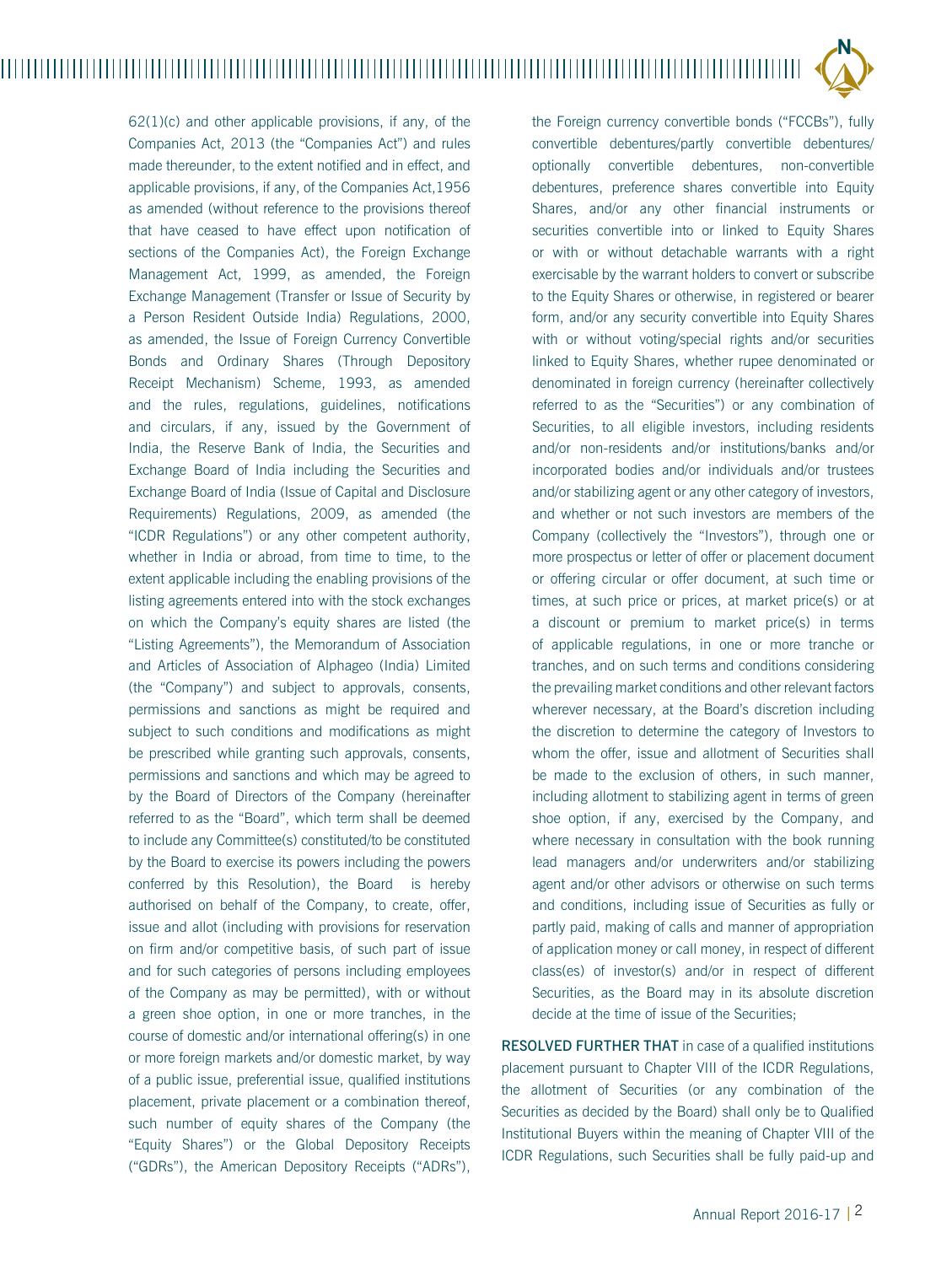the allotment of such Securities shall be completed within 12 months from the date of this resolution at such price being not less than the price determined in accordance with the pricing formula provided under Chapter VIII of the ICDR Regulations. The Company may, in accordance with applicable law, also offer a discount of not more than 5% or such percentage as permitted under applicable law on the price calculated in accordance with the pricing formula provided under the ICDR Regulations;

RESOLVED FURTHER THAT in the event that Equity Shares are issued to qualified institutional buyers under Chapter VIII of the ICDR Regulations, the relevant date for the purpose of pricing of the Equity Shares shall be the date of the meeting in which the Board decides to open the proposed issue of Equity Shares and at such price being not less than the price determined in accordance with the pricing formula provided under Chapter VIII of the ICDR Regulations;

RESOLVED FURTHER THAT in the event that convertible securities and/or warrants which are convertible into Equity Shares of the Company are issued simultaneously with nonconvertible debentures to qualified institutional buyers under Chapter VIII of the ICDR Regulations, the relevant date for the purpose of pricing of such securities, shall be the date of the meeting in which the Board decides to open the issue of such convertible securities and/or warrants simultaneously with non-convertible debentures or the date on which the holders of such convertible securities / warrants become entitled to apply for the Equity Shares and at such price being not less than the price determined in accordance with the pricing formula provided under Chapter VIII of the ICDR Regulations;

RESOLVED FURTHER THAT in the event the Securities proposed to be issued as ADRs or GDRs or FCCBs, pursuant to the provisions of the Issue of Foreign Currency Convertible Bonds and Ordinary Shares (Through Depository Receipt Mechanism) Scheme, 1993 and other applicable pricing provisions issued by the Ministry of Finance, the relevant date for the purpose of pricing the Securities to be issued pursuant to such issue shall be the date of the meeting in which the Board or duly authorised committee of directors decides to open such issue;

RESOLVED FURTHER THAT the issue to the holders of the Securities, which are convertible into or exchangeable with equity shares at a later date shall be, inter alia, subject to the following terms and conditions:

(a) in the event the Company is making a bonus issue by way of capitalization of its profits or reserves prior to the allotment of the Equity Shares, the number of Equity Shares to be allotted shall stand augmented in the same proportion in which the equity share capital increases as a consequence of such bonus issue and the premium, if any, shall stand reduced pro tanto;

- (b) in the event of the Company making a rights offer by issue of Equity Shares prior to the allotment of the Equity Shares, the entitlement to the Equity Shares will stand increased in the same proportion as that of the rights offer and such additional Equity Shares shall be offered to the holders of the Securities at the same price at which they are offered to the existing shareholders;
- (c) in the event of merger, amalgamation, takeover or any other re-organization or restructuring or any such corporate action, the number of Equity Shares, the price and the time period as aforesaid shall be suitably adjusted; and
- (d) in the event of consolidation and/or division of outstanding Equity Shares into smaller number of Equity Shares (including by way of stock split) or re-classification of the Securities into other securities and/or involvement in such other event or circumstances which in the opinion of concerned stock exchange requires such adjustments, necessary adjustments will be made;

## RESOLVED FURTHER THAT in pursuance of the aforesaid resolutions:

- (a) the Securities to be so created, offered, issued and allotted shall be subject to the provisions of the Memorandum and Articles of Association of the Company; and
- (b) the Equity Shares that may be issued by the Company shall rank pari passu with the existing Equity Shares of the Company in all respects including for the payment of dividend on such shares;

RESOLVED FURTHER THAT without prejudice to the generality of the above, subject to applicable laws and subject to approval, consents, permissions, if any of any governmental body, authority or regulatory institution including any conditions as may be prescribed in granting such approval or permissions by such governmental authority or regulatory institution, the aforesaid Securities may have such features and attributes or any terms or combination of terms in accordance with international practices to provide for the tradability and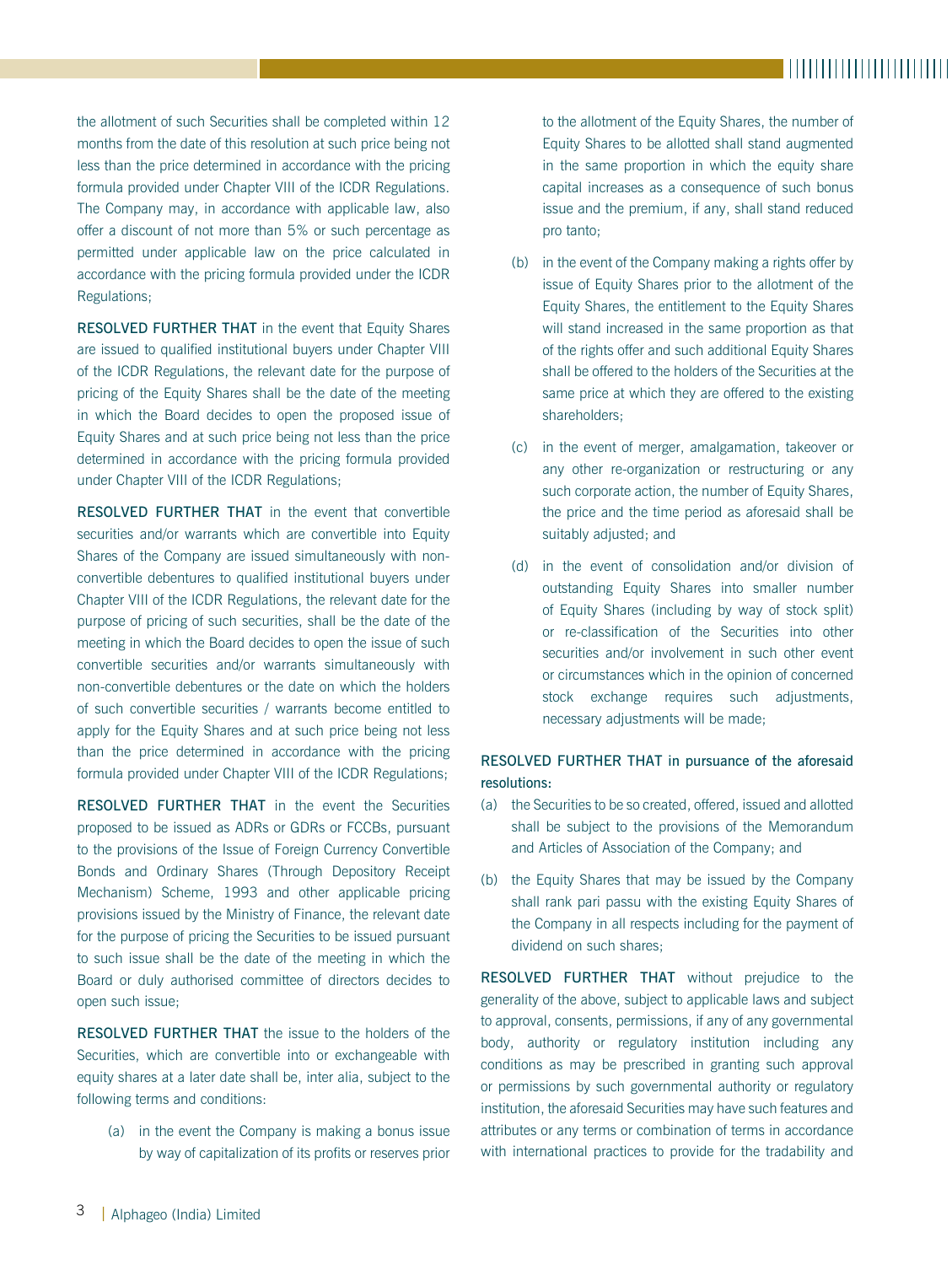

free transferability thereof as per the prevailing practices and regulations in the capital markets including but not limited to the terms and conditions in relation to payment of dividend, issue of additional Equity Shares, variation of the conversion price of the Securities or period of conversion of Securities into Equity Shares during the duration of the Securities and the Board be and is hereby authorised in its absolute discretion in such manner as it may deem fit, to dispose off such of the Securities that are not subscribed.

RESOLVED FURTHER THAT for the purpose of giving effect to the above Resolution including any offer, issue or allotment of Equity Shares or Securities or instruments representing the same, as described above, the Board be and is hereby authorised on behalf of the Company to do all such acts, deeds, matters and things, as it may, in its absolute discretion, deem necessary or desirable for such purpose, including without limitation, the determination of terms and conditions for issuance of Securities including the number of Securities that may be offered in domestic or international markets and proportion thereof, timing for issuance of such Securities, issue price, face value, premium amount on issue/conversion of the Securities, if any, rate of interest, creation of mortgage/ charge in accordance with provisions of the Companies Act, and shall be entitled to vary, modify or alter any of the terms and conditions as it may deem expedient, entering into and executing arrangements for managing, underwriting, marketing, listing, trading and providing legal advice as well as acting as depository, custodian, registrar, stabilizing agent, paying and conversion agent, trustee, escrow agent and executing other agreements, including any amendments or supplements thereto, as necessary or appropriate and to finalise, approve and issue any document(s), including but not limited to prospectus and/or letter of offer and/or placement document and/or offering circular and/or offer document and/ or documents and agreements including filing of registration statements, prospectus and other documents (in draft or final form) with any Indian or foreign regulatory authority or stock exchanges and sign all deeds, documents and writings and to pay any fees, commissions, remuneration, expenses relating thereto and with power on behalf of the Company to settle all questions, difficulties or doubts that may arise in regard to the issue, offer or allotment of Securities and take all steps which are incidental and ancillary in this connection, including in relation to utilization of the issue proceeds, as it may in its absolute discretion deem fit without being required to seek further consent or approval of the members of the Company ("Members") or otherwise to the end and intent that the Members shall be deemed to have given their approval thereto expressly by the authority of this resolution;

RESOLVED FURTHER THAT for the purpose of giving effect to any offer, issue or allotment of Equity Shares or Securities or instruments representing the same, as described above, the Board be and is hereby authorised on behalf of the Company to seek listing of any or all of such Securities in one or more Stock Exchanges in India or outside India and the listing of Equity Shares underlying the ADRs and/or GDRs on the Stock Exchanges in India;

RESOLVED FURTHER THAT the Board be and is hereby authorised to delegate all or any of its powers herein conferred to any Committee or any one or more executives of the Company".

By Order of the Board

| Hyderabad  | Meenakshi Naag    |  |
|------------|-------------------|--|
| 04.08.2017 | Company Secretary |  |

#### NOTES:

- 1. The Statement pursuant to Section 102(1) of the Companies Act, 2013, relating to the Special Business to be transacted at the Meeting is annexed hereto.
- 2. A Member entitled to attend and vote at the AGM is entitled to appoint a Proxy to attend and vote instead of himself and the Proxy need not be a Member of the Company. The instrument appointing Proxy should, however, be deposited at the CORPORATE OFFICE of the Company not less than 48 hours before the commencement of the Meeting.

A person can act as a proxy on behalf of members not exceeding 50 and holding in the aggregate not more than ten percent of the total share capital of the Company carrying voting rights. A member holding more than ten percent of total share capital of the Company carrying voting rights may appoint a single person as proxy and such person shall not act as a proxy for any other person or shareholder.

3. Members/proxies are requested to bring the attendance slips duly filled in for attending the meeting and bring their copies of the Annual Report to the meeting. Members who hold shares in dematerialized form are requested to write their client ID and DP ID numbers and the number of shares held and those who hold shares in physical form are requested to write their Folio Number and number of shares held in the attendance slip for attending the meeting.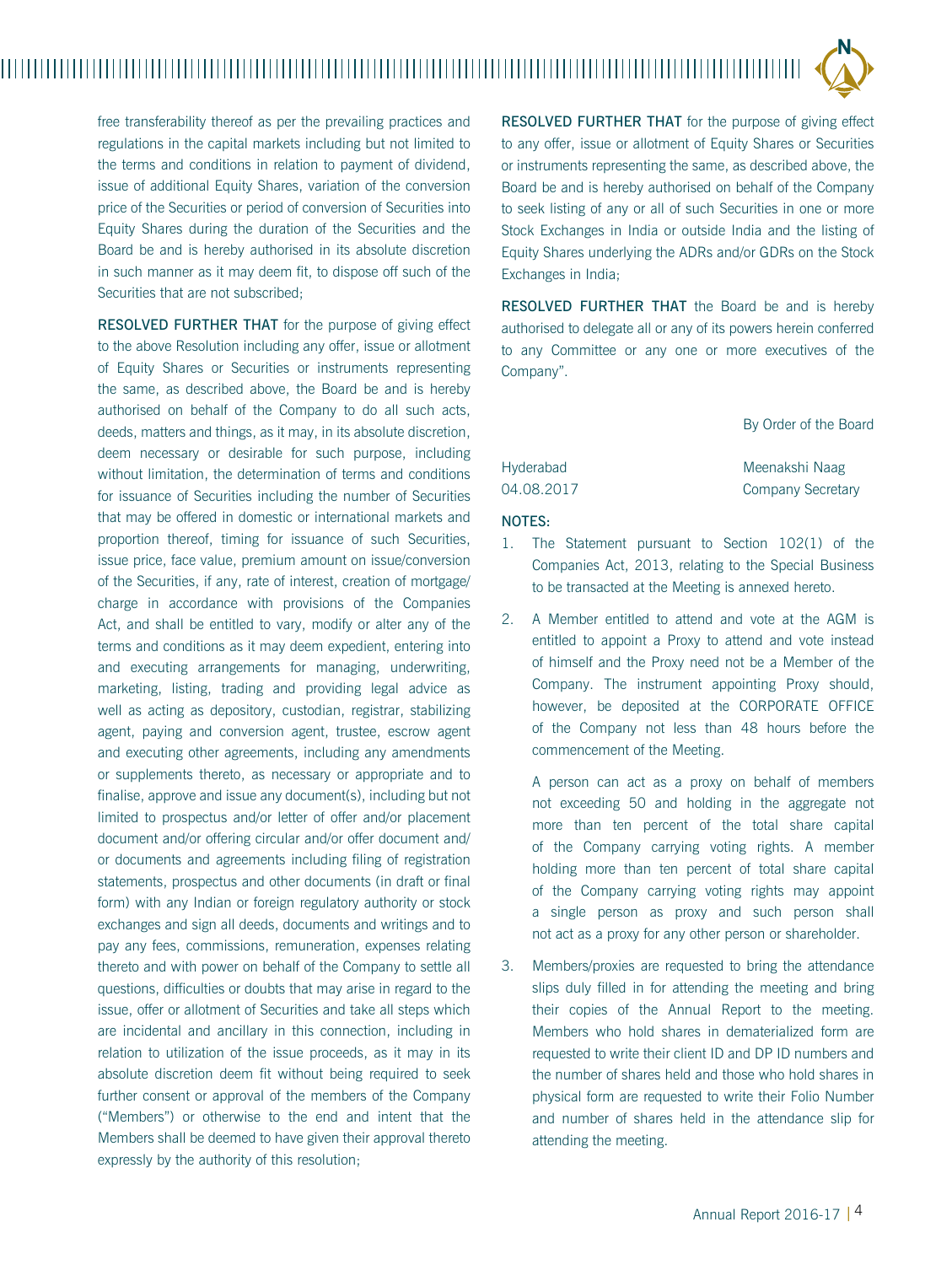- 4. During the period beginning 24 hours before the time fixed for the commencement of the meeting and ending with the conclusion of the meeting, a member would be entitled to inspect the proxies lodged with the company, at any time during the business hours of the company, provided that not less than three days of notice in writing is given to the company
- 5. All documents referred to in the Notice and Explanatory Statement are open for inspection at the Corporate Office of the Company between 11:00 AM to 1:00 PM on all working days expect on Saturdays till the date of AGM.
- 6. Pursuant to Section 108 of Companies Act, 2013 read with Rule 20 of Companies (Management and Administration) Rules, 2014, and Regulation 44 of SEBI (Listing Obligations and Disclosure Requirements) Regulations 2015, the Company is pleased to provide e-voting facility to the members to cast their votes electronically on all resolutions set forth in this Notice. The detailed instructions for e-voting are given as a separate attachment to this Notice.
- 7. In case of Joint holders attending the meeting, only such joint holder who is higher in the order of names will be entitled to vote.

#### 8. Closure of Register of Members and Dividend:

- a) The Company has notified that Register of Members shall remain closed from 22nd September, 2017 to 28th September, 2017 both days inclusive for determining the names of the Members eligible for dividend, if approved, on equity shares.
- b) The dividend on equity shares, as recommended by the Board of Directors, if declared at the Annual General Meeting, will be paid to those shareholders whose name appears in Register of Members as on 21st September, 2017. In respect of shares held in Electronic Form, the dividend will be paid on the basis of particulars of beneficial ownership furnished by the Depositories for this purpose.
- 9. M/s. Karvy Computershare Private Limited, Karvy Selenium, Tower B, Plot 31-32, Gachibowli, Financial District, Nanakramguda, Serilingampally, Hyderabad-500032 acts as the Company's Registrar and Share Transfer Agent for both manual and electronic form of shareholding. All correspondence relating to shares, including Change in Address and Bank Particulars should be addressed directly to them. In respect of shares held in Electronic form, shareholders may send requests

or correspond through their respective Depository Participants.

## 10. Remittance of Dividend:

In terms of instructions issued by the Securities Exchange Board of India, listed companies are required to use the Reserve Bank of India's approved electronic mode of payment such as Electronic Clearance Service (ECS)/ NEFT/RTGS Etc., for making payment of dividend to the members.

Accordingly, members holding securities in DMAT mode are requested to update their bank account details with their depository participants. Members holding securities in physical form may send their request for updating bank account details to the Company's Registrar & Share Transfer Agent, Karvy Computershare Private Limited.

- 11. Non-Resident Indian Shareholders are requested to inform the Registrars M/s. Karvy Computershare Private Limited immediately:
	- a. The change in the Residential Status on return to India for permanent settlement.
	- b. The particulars of the Bank Account maintained in India with complete name, branch, account number and address of the Bank, if not furnished earlier.
- 12. Corporate Members intending to depute their authorized representatives are requested to send to the Company a duly certified copy of the Board resolution authorizing their representatives to attend and vote at the Annual General Meeting.
- 13. Members holding shares in single name and physical form are advised to make nomination in respect of their shareholding in the company. Shareholders desirous of making nominations are requested to send their request (which will be made available on request) to the Registrar & Share Transfer Agent M/s. Karvy Computershare Private Limited.
- 14. Members desiring to seek any information on the financial statements are requested to write to the Company at an early date to enable compilation of information.
- 15. The Securities and Exchange Board of India (SEBI) has mandated the submission of Permanent Account Number (PAN) by every participant in securities market. Members holding shares in electronic form are, therefore, requested to submit their PAN to their Depository Participants with whom they are maintaining their DMAT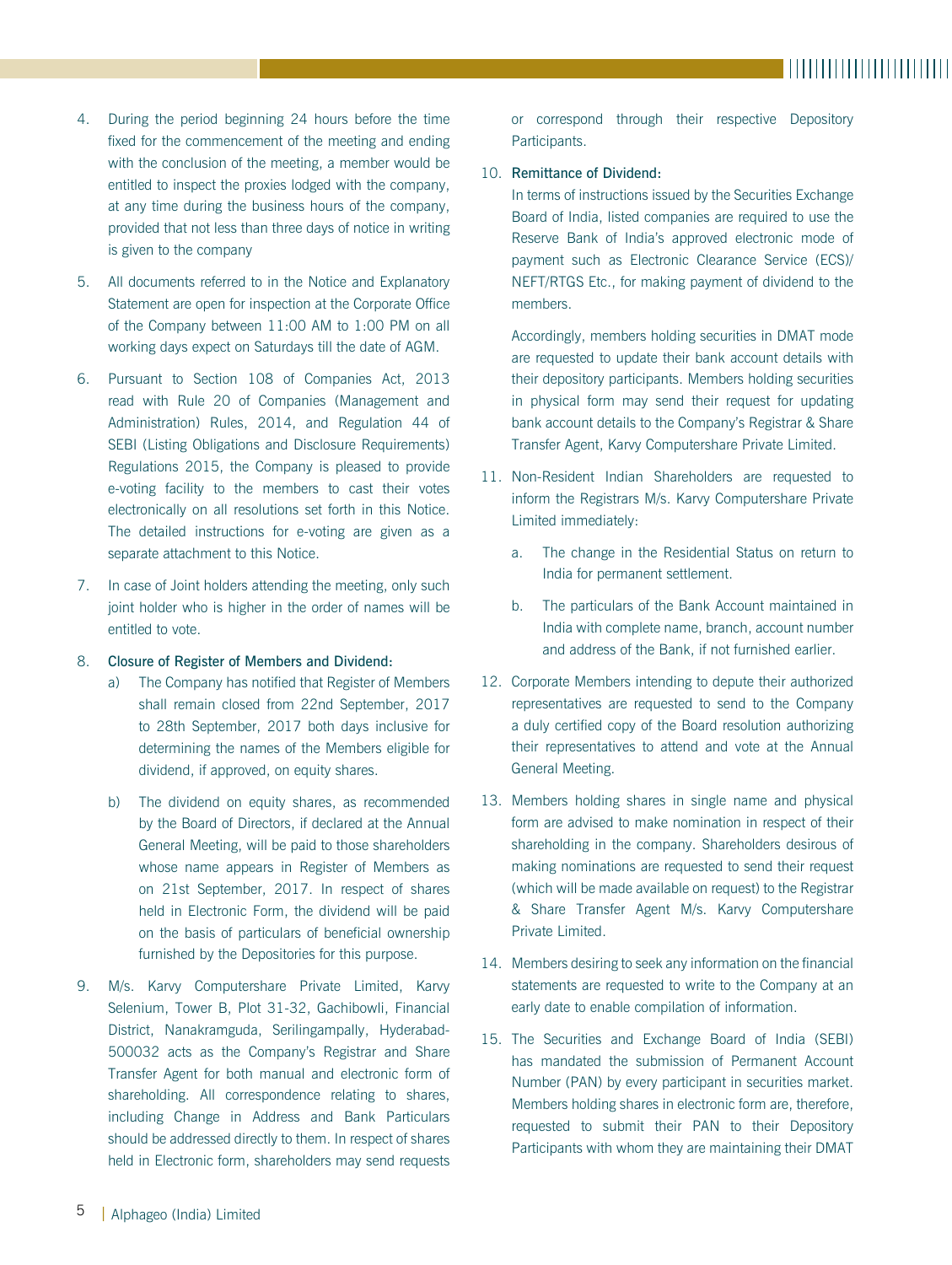accounts. Members holding shares in physical form can submit their PAN to the Registrar& Share Transfer Agent.

- 16. The Ministry of Corporate Affairs has notified provisions relating to unpaid / unclaimed dividend under Sections 124 and 125 of Companies Act, 2013 and Investor Education and Protection Fund (Accounting, Audit, Transfer and Refund) Rules, 2016. As per these Rules, dividends which are not encashed / claimed by the shareholder for a period of seven consecutive years shall be transferred to the Investor Education and Protection Fund (IEPF) Authority. The new IEPF Rules mandate the companies to transfer the shares of shareholders whose dividends remain unpaid / unclaimed for a period of seven consecutive years to the demat account of IEPF Authority. Hence, the Company urges all the shareholders to encash /claim their respective dividend during the prescribed period. The details of the unpaid / unclaimed amounts lying with the Company as on as on 30th June, 2017 are available on the website of the Company http://www.alphageoindia.com/Other\_Information.htm. The shareholders whose shares transferred to the IEPF Authority can claim their shares from the Authority by following the Refund Procedure as detailed on the website of IEPF Authority http://iepf.gov.in/IEPFA/refund. html.
- 17. In accordance with the aforesaid IEPF Rules, the Company has sent notice to respective shareholders whose shares are due to be transferred to the IEPF Authority and has also published the notice for the information of the shareholders. The Company is required to transfer all unclaimed shares to the demat account of the IEPF Authority in accordance with the IEPF Rules.
- 18. Unclaimed dividend for the Years 2009-10, 2010-11, 2013-14, 2014-15 and 2015-16 are held in separate Bank accounts and shareholders who have not encashed the dividend warrants are advised to write to the Company with complete details. The Company has not declared any dividend for the financial years 2011-12 and 2012-13.
- 19. Members are requested to contact Karvy Computershare Private Limited / Company Secretary of the Company for encashing the unclaimed dividends standing to the credit of their account. The detailed dividend history and due dates for transfer to IEPF are available on 'Investor Relations' page on the website of the Company http:// www.alphageoindia.com/Other\_Information.htm.
- 20. Members who would like to receive all communication including Annual Report, Notices, circulars, etc. from the Company in electronic mode in lieu of physical copy and who have not registered their email addresses so far or who would like to update their email addresses already registered, are requested to register/update their email addresses, in respect of electronic shareholding - through their respective Depository participant and in respect of physical shareholding - by sending a request to the company's Registrar & Share Transfer Agent, mentioning therein their folio number and email address.
- 21. The information pertaining to Directors seeking reappointment at the Annual General Meeting is furnished below:

Mr. Rajesh Alla is a graduate of Carnegie Mellon University, Pittsburgh, USA – a premier institute for Artificial Intelligence Research. He is an alumnus of Indian Institute of Management Ahmadabad and Osmania University, Hyderabad.

An engineer-entrepreneur at heart, he worked in the Robotics Institute, Carnegie-Mellon University, developing automated Printed Circuit Board inspection systems for production use. He is one of the pioneers of Automated Digitizing and Recognition of documents. He has developed numerous Pattern Recognition and Artificial Intelligence Algorithms.

Mr. Rajesh Alla is promoter director of the Company since 30th September, 1992. He is member of Audit Committee, Nomination and Remuneration Committee and Stakeholders' Relationship Committee of Board of Directors of the Company.

Mr. Rajesh Alla is the Founder and Managing Director of IIC Technologies Limited and Director of IIC Geo Surveys Private Ltd, IIC Academy Private Ltd, Transducers and Controls Private Ltd and Palnadu Infrastructure Private Ltd. He is holding 1,26,567 Equity Shares of the company in his individual capacity. He is related to Mr. Dinesh Alla, Managing Director and Mrs. Savita Alla, Joint Managing Director of the Company.

Except Mr. Rajesh Alla, Mr. Dinesh Alla, Mrs. Savita Alla and their relatives, none of the other Directors/ Key Managerial Personnel of the Company and their relatives are concerned or interested, financially or otherwise, in the resolution set out at item No.3 of the Notice.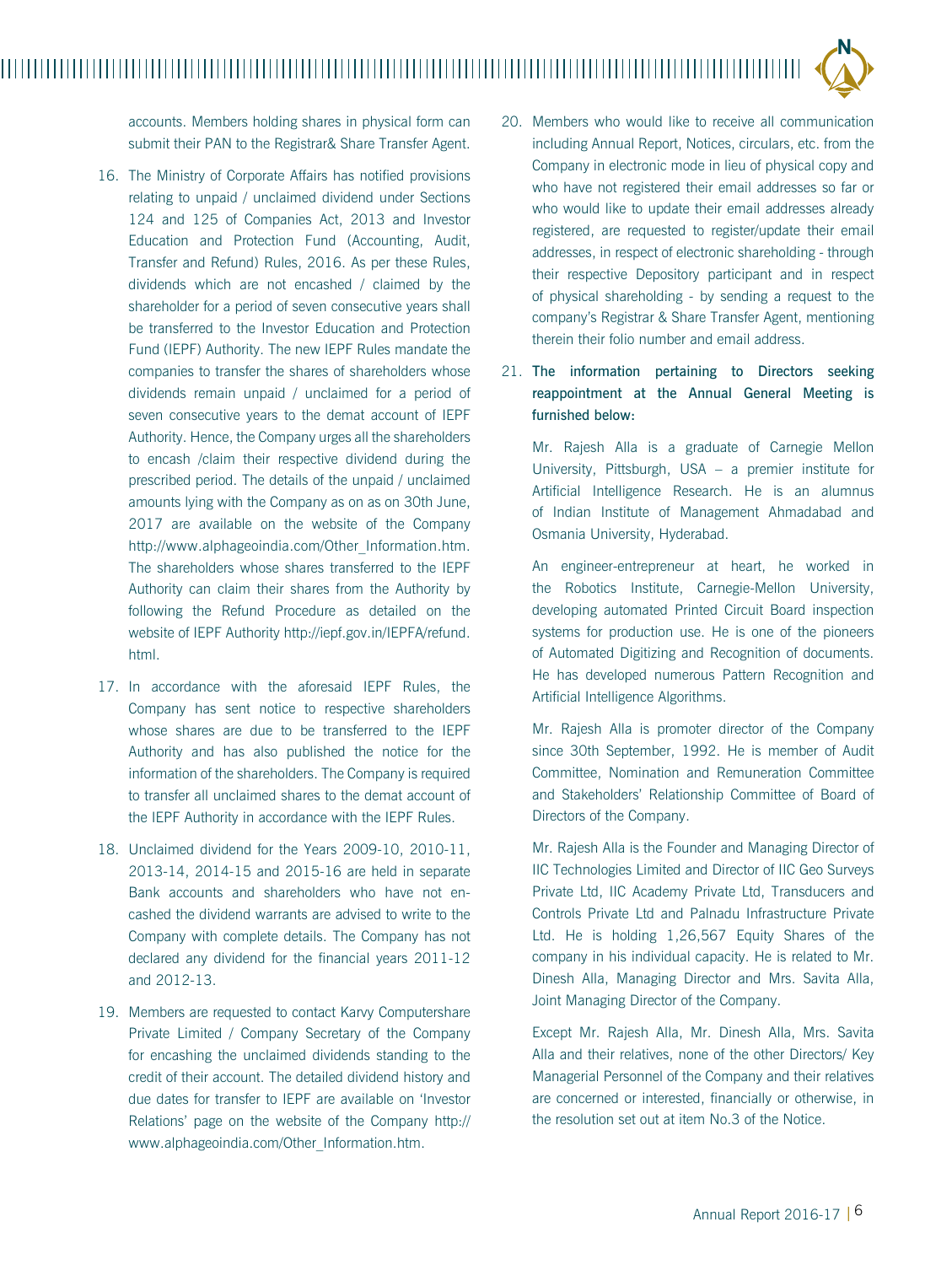The Board recommends the resolution set forth in item No.3 of the Notice for approval of the Members

## EXPLANATORY STATEMENT Pursuant to Section 102 (1) of the Companies Act, 2013

The Explanatory Statement pursuant to section 102 of the Companies Act, 2013 ("the Act") given here under set outs all material facts relating to Special Business mentioned in Item No. 5 of the accompanying Notice dated 04th August, 2017.

### Item No. 5

The Company wishes to strengthen its financial position and net worth by augmenting its long term resources, for enhancing its competiveness and ability in execution of the contracts.

The Company, to meet the requirements for the above purpose and for general corporate purposes, as may be decided by the Board from time to time, is proposed to seek the authorization from the Members of the Company in favour of Board of Directors "(Board" which expression for the purposes of this resolution shall include any committee of Directors constituted by the Board), without the need for any further approval from the Members to undertake issue of securities of the Company in compliance with the applicable provisions, rules, regulations, guidelines, notifications and circulars if any of the Companies Act, 2013 or issued by the Government of India, Securities and Exchange Board of India, Reserve Bank of India or the Listing Agreements entered with the Stock Exchanges, as set out in the special resolution at Item No. 5 of the accompanying Notice.

In view of above, the Board may, in one or more tranches. issue and allot equity shares / fully convertible debentures, partly convertible debentures, optionally convertible debentures, non-convertible debentures/ preference shares, convertible or non-convertible/ global depository receipts/ American depository receipts/ foreign currency convertible bonds /any other financial instrument or securities convertible into or linked to equity shares with or without detachable warrants with a right exercisable by warrant holders to convert or subscribe to the equity shares or otherwise, with or without voting rights, denominated in rupees or in foreign currency to all eligible investors including resident or non-resident and /or institutions/banks/qualified institutional buyers/ incorporated bodies / individuals or any other category of investors which aggregating not to exceed  $\overline{\epsilon}300$  Crores.

The pricing of the securities and the relevant date that may be applicable to a particular security or instrument shall be in compliance with the applicable regulations including SEBI (ICDR) Regulations.

For the reasons aforesaid, an enabling special resolution according approval of the members and giving an adequate flexibility and discretion to the Board was passed at the 29th Annual General Meeting held on 29th September 2016. However, as per the Provisions of Chapter VIII of SEBI (ICDR) Regulations and Rule 13 (2)(e) and (f) of the Companies (Share Capital and Debenture) Rules 2014, the validity of the Resolution is expiring on 28th September 2017. It is proposed, to have valid enabling resolution for the aforesaid purposes until issue of securities of the Company and to give an adequate flexibility and discretion to the Board to finalise the terms of the issue of securities from time to time and also to authorize Managing Director of the Company to do all required and necessary acts relating to the issue of securities of the Company, to pass the Special Resolution set out at Item No. 5 of the accompanying Notice for the approval of the Members.

The Board of Directors accordingly recommends the Special Resolution set out at Item No. 5 of the accompanying Notice for the approval of the Members.

None of the Directors, Key Managerial Personal and their relatives are, in anyway, concerned or interested in the said resolution, except to the extent of their equity holdings, if any in the Company.

By Order of the Board

Hyderabad Meenakshi Naag 04.08.2017 Company Secretary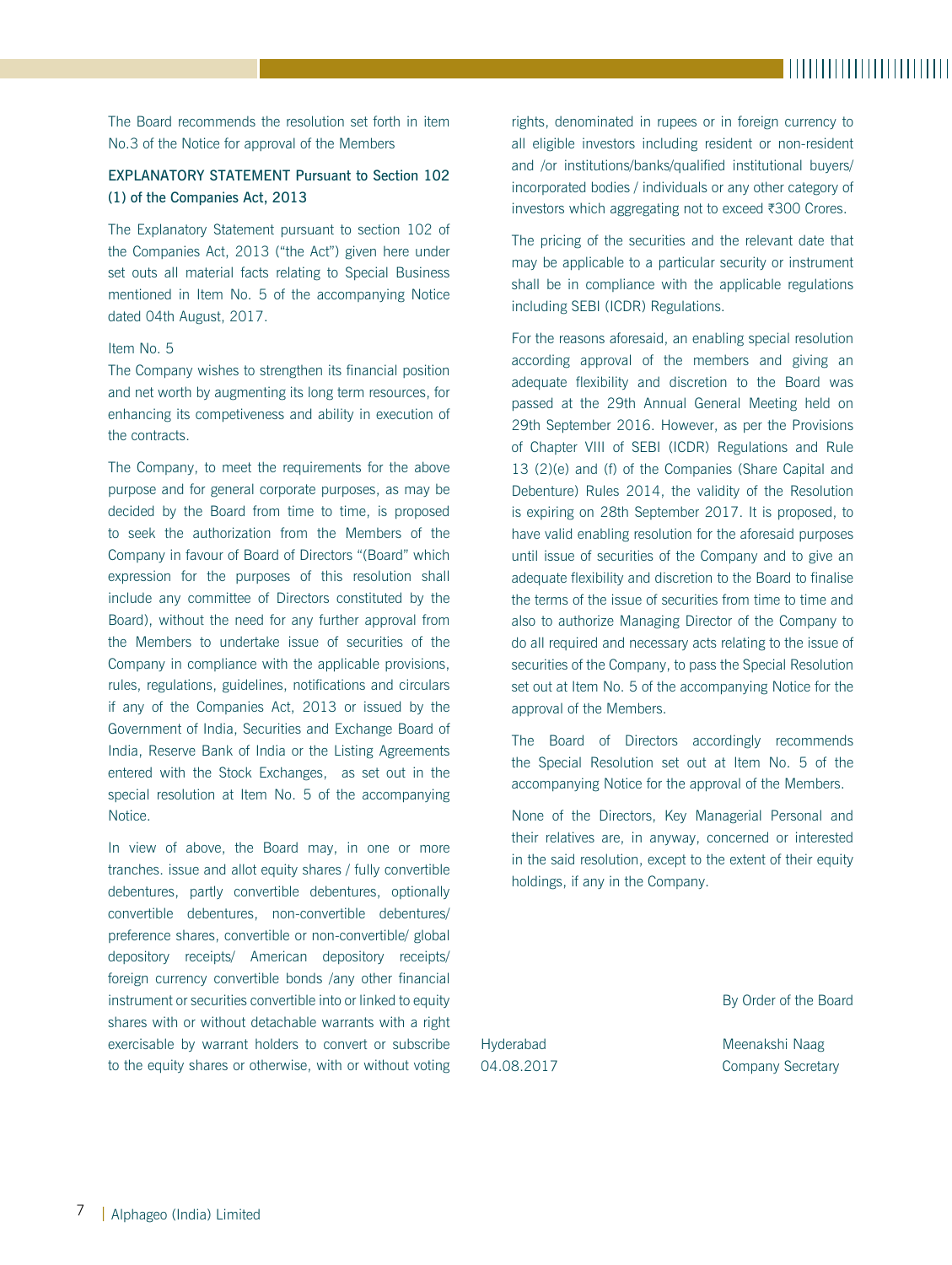

## ALPHAGEO (INDIA) LIMITED

(CIN: L74210TG1987PLC007580)

Regd. Office: 802, Babukhan Estate, Basheerbagh, Hyderabad – 500001 Corporate Office: 1st Floor, Plot No.1, Sagar Society Road No.2, Banjara Hills, Hyderabad 500034 Tel: 040-23320502/503, Fax: 040-23302238, Email: info@alphageoindia.com Website: www.alphageoindia.com

# Notice of 30th Annual General Meeting

#### Instructions for Remote E-Voting Forming Part of Notice Convening 30th Annual General Meeting

#### E-voting

Pursuant to Section 108 of the Companies Act, 2013, Rule 20 of the Companies (Management and Administration) Rules, 2014, including any statutory modification(s) or re-enactment thereof for the time being in force and Regulation 44 of SEBI (Listing Obligations and Disclosure Requirements) Regulations, 2015, ALPHAGEO (INDIA) LIMITED (the Company) is pleased to provide its shareholders remote e-voting facility to cast their votes electronically on all resolutions set forth in the Notice convening the 30th Annual General Meeting scheduled to be held on 29th September 2017 at 11.00 AM. The remote e-voting facility is being provided by Karvy Computershare Private Limited (KCPL).

#### E-voting Event Number and Timelines for Voting

| <b>E-voting Event Number</b><br>(EVEN) | Commencement of remote<br>e-voting | End of remote e-voting         |  |  |
|----------------------------------------|------------------------------------|--------------------------------|--|--|
| 3388                                   | Monday, 25th September, 2017       | Thursday, 28th September, 2017 |  |  |
|                                        | $(11:00 A.M.$ IST)                 | $(5:00 P.M.$ IST)              |  |  |

The E-voting Event Number and the timelines of E-voting detailed below:

#### General Information:

- i. Shareholders of the Company holding shares either in physical form or in dematerialised form, as on the cutoff date, may cast their vote electronically. The voting rights of the shareholders shall be ONE VOTE PER EQUITY SHARE registered in the name of the shareholder / beneficial owner as on the cut-off date i.e. 21st September, 2017.
- ii. Every shareholder requires User ID and Password/Pin for casting their votes electronically. In case of physical folio, User ID will be EVEN number followed by folio number. In case of Demat account, User ID will be your DP ID and Client ID.
- iii. For Shareholders receiving Notice of AGM in physical form, the initial password will be intimated along with the Notice of Annual General Meeting and for Shareholders receiving Notice of AGM electronically, password will be provided in the email forwarding the electronic notice.
- iv. Any person who becomes a member of the Company after

the dispatch of the Notice of the AGM and holds shares as on the cutoff date may obtain/Pin and Password by contacting Karvy Computershare Private Ltd.

- v. The Remote E- voting period commences on 25th September 2017 (11.00 AM) and ends on 28th September 2017 (5.00 PM). During this period. Shareholder of the Company holding their shares either in physical form or in dematerialised form, as on the cutoff date 21st September, 2017, may cast their votes electronically. The E-voting module shall be disabled by Karvy for voting thereafter. Once the vote on a resolution is casted by the shareholders, the shareholders shall not be allowed to change it subsequently.
- vi. Shareholders who have not casted their votes electronically, may only cast their vote at the Annual General Meeting.
- vii. M/s. D. Hanumanta Raju & Co., Practicing Company Secretaries, Hyderabad will act as Scrutinizer for scrutinizing the E-voting process in a fair manner.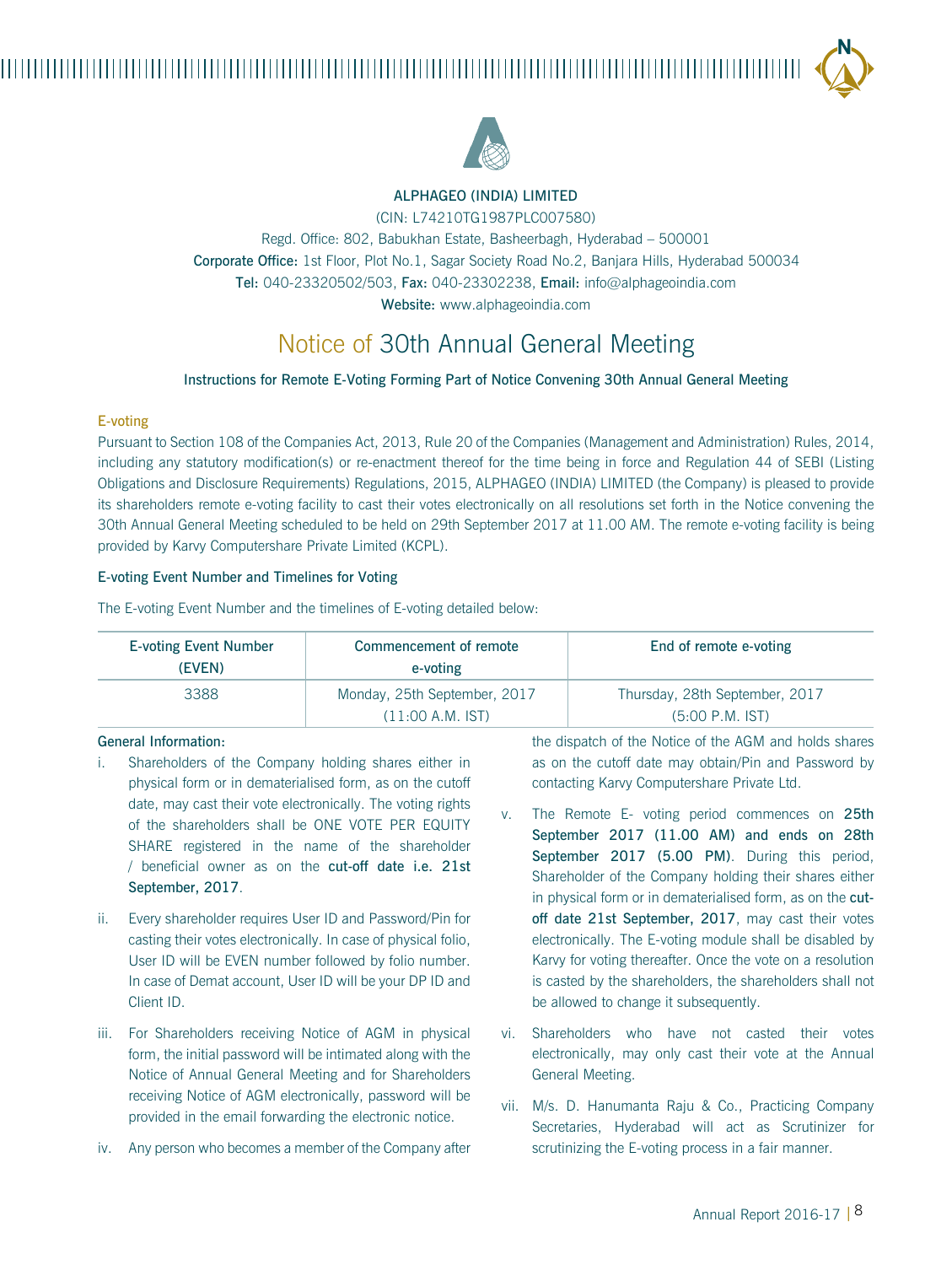- viii. The scrutinizer shall, immediately after the conclusion of voting at the AGM, first counts the votes cast at the meeting, thereafter unlock the votes cast through remote e-voting in the presence of at least two witnesses, not in employment of the company and make a Consolidated Scrutinizer's Report of the votes cast in favour or against, if any of each of the resolutions set forth in the Notice of the Annual General Meeting, not later than 48 hours of the conclusion of the meeting, to the Chairman of the Meeting or a person authorised by him in writing who shall countersign the same.
- ix. Resolutions shall be deemed to the passed on the date of AGM subject to receipt of requisite number of votes in favour of Resolutions.
- x. The results of voting along with the scrutinizers' report shall be placed on the website of the Company www. alphageoindia.com and on Karvy's website https:// evoting.karvy.com and shall be intimated to the stock exchanges immediately after declaration of results by the Chairman or by a person authorised by him.

#### Instruction and Step for E-Voting:

Shareholders are requested to read the instructions / steps detailed below before exercising/casting their vote:

- i. Launch internet browser by typing the URL: https:// evoting.karvy.com.
- ii. Enter the login credentials (i.e. User ID and password/ Pin). However, if you are already registered with Karvy for e-voting, you can use your existing User ID and Password/Pin for casting your vote.
- iii. After entering these details appropriately, click on "LOGIN".
- iv. You will now reach password change Menu wherein you are required to mandatorily change your password. The new password shall comprise of minimum 8 characters with at least one upper case (A- Z), one lower case (az), one numeric value (0-9) and a special character  $(Q, \#, \$$ , etc.,). The system will prompt you to change your password and update your contact details like mobile number, email ID etc. on first login. You may also enter a secret question and answer of your choice to retrieve your password in case you forget it. It is strongly recommended that you do not share your password with any other person and that you take utmost care to keep your password confidential.
- v. You need to login again with the new credentials.
- vi. On successful login, the system will prompt you to select the E- Voting "EVEN" i.e., Alphageo (India) Limited.
- vii. On the voting page, enter the number of shares (which represents the number of votes) as on the Cut-off Date under "FOR / AGAINST" or alternatively, you may partially enter any number in "FOR" and partially "AGAINST" but the total number in "FOR / AGAINST" taken together not exceeding your total shareholding as mentioned herein above. You may also choose the option ABSTAIN. If the shareholder does not indicate either "FOR" or "AGAINST" it will be treated as "ABSTAIN" and the shares held will not be counted under either head.
- viii. Shareholders holding multiple folios / Demat accounts shall choose the voting process separately for each folio / Demat accounts.
- ix. Voting has to be done for each item of the notice separately. In case you do not desire to cast your vote on any specific item it will be treated as abstained.
- x. You may then cast your vote by selecting an appropriate option and click on "Submit". A confirmation box will be displayed. Click "OK" to confirm else "CANCEL" to modify. Once you have voted on the resolution, you will not be allowed to modify your vote. During the voting period, Members can login any number of times till they have voted on all the Resolution(s).
- xi. Corporate / Institutional Members (i.e. other than Individuals, HUF, NRI etc.,) are also required to send scanned certified true copy (PDF Format) of the Board Resolution / Authority Letter etc., together with attested specimen signature(s) of the duly authorised representative(s), to the Scrutinizer at email ID: dhr300@gmail.com with a copy marked to evoting@ karvy.com. The scanned image of the above mentioned documents should be in the naming format "Alphageo (India) Limited 30th Annual General Meeting".
- xii. Once the vote on a resolution is cast by a Member, the Member shall not be allowed to change it subsequently. Further, the Members who have cast their vote electronically shall not be allowed to vote again at the Meeting.
- xiii. In case of any queries, you may refer Help & Frequently Asked Question (FAQs) section of https://evoting.karvy. com (Karvy Website) or call KCPL on Toll Free No.1800 3454 001 or email: evoting@karvy.com.

By Order of the Board

Hyderabad Meenakshi Naag 04.08.2017 Company Secretary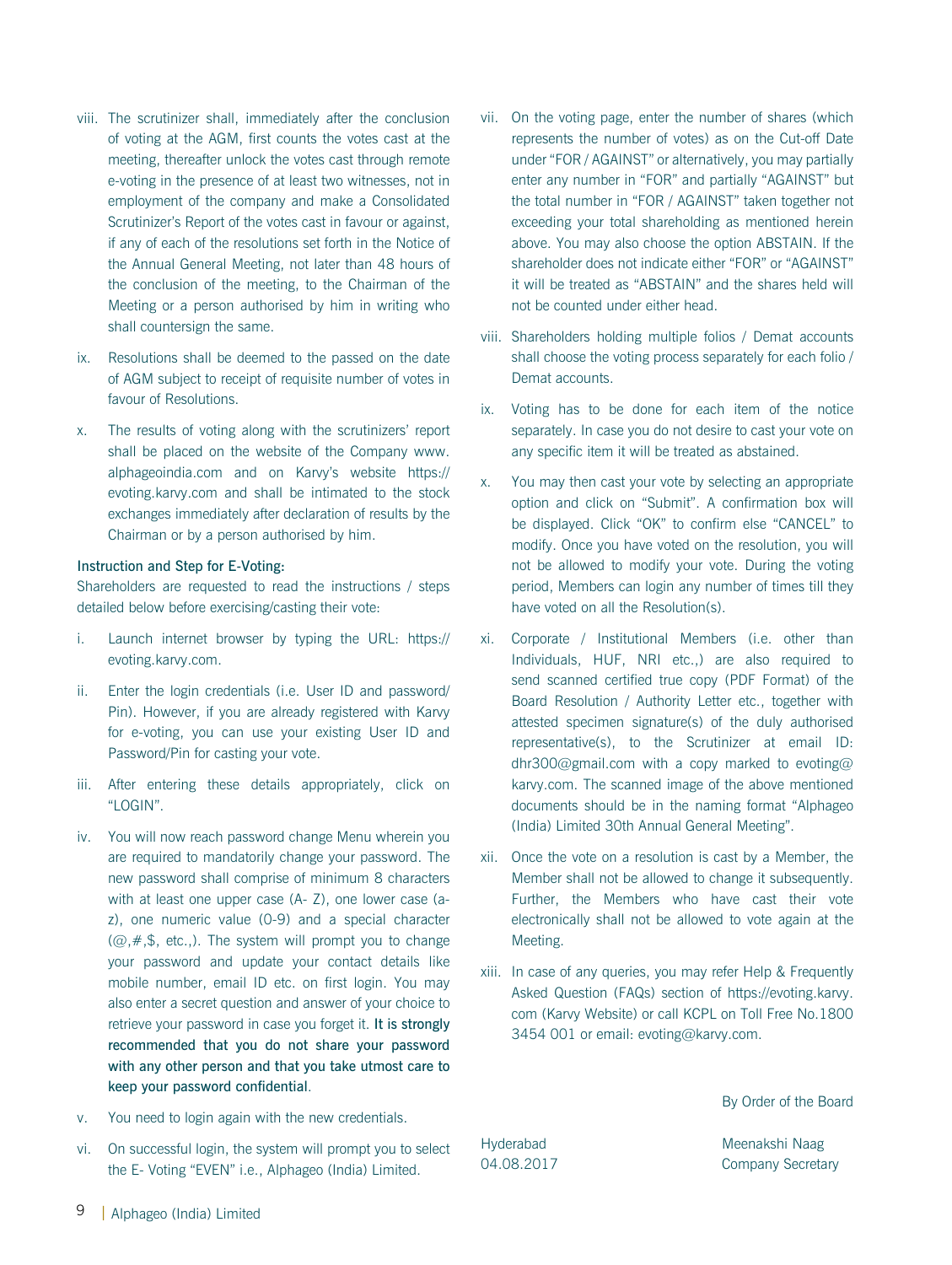

## ALPHAGEO (INDIA) LIMITED

(CIN: L74210TG1987PLC007580)

Regd. Office: 802, Babukhan Estate, Basheerbagh, Hyderabad – 500001 Corporate Office: 1st Floor, Plot No.1, Sagar Society Road No.2, Banjara Hills, Hyderabad 500034 Tel: 040-23320502/503, Fax: 040-23302238, Email: info@alphageoindia.com Website: www.alphageoindia.com

## **ATTENDANCE SLIP**

(Please Fill Attendance Slip And Hand It Over at the Entrance of the Meeting Hall)

| Regd. Folio. No./DP ID / Client ID*: |  |
|--------------------------------------|--|
| No. of Equity Shares held            |  |

| Name of Shareholder |  |
|---------------------|--|
| Name of Proxy       |  |

I/We hereby record my/our presence at the 30th Annual General Meeting of the Alphageo (India) Limited, held on Friday, 29th September 2017 at 11.00 AM at "Sundarayya Vignana Kendram, 1-8-1/B/25 A, Baghlingampally, Hyderabad – 500 044.

### SIGNATURE OF THE MEMBER OR THE PROXY ATTENDING THE MEETING

 $\mathcal{L}_\text{max}$ 

If Member, Please sign here **If Proxy**, Please sign here If Proxy, Please sign here

\*Applicable for investors holding shares in electronic form.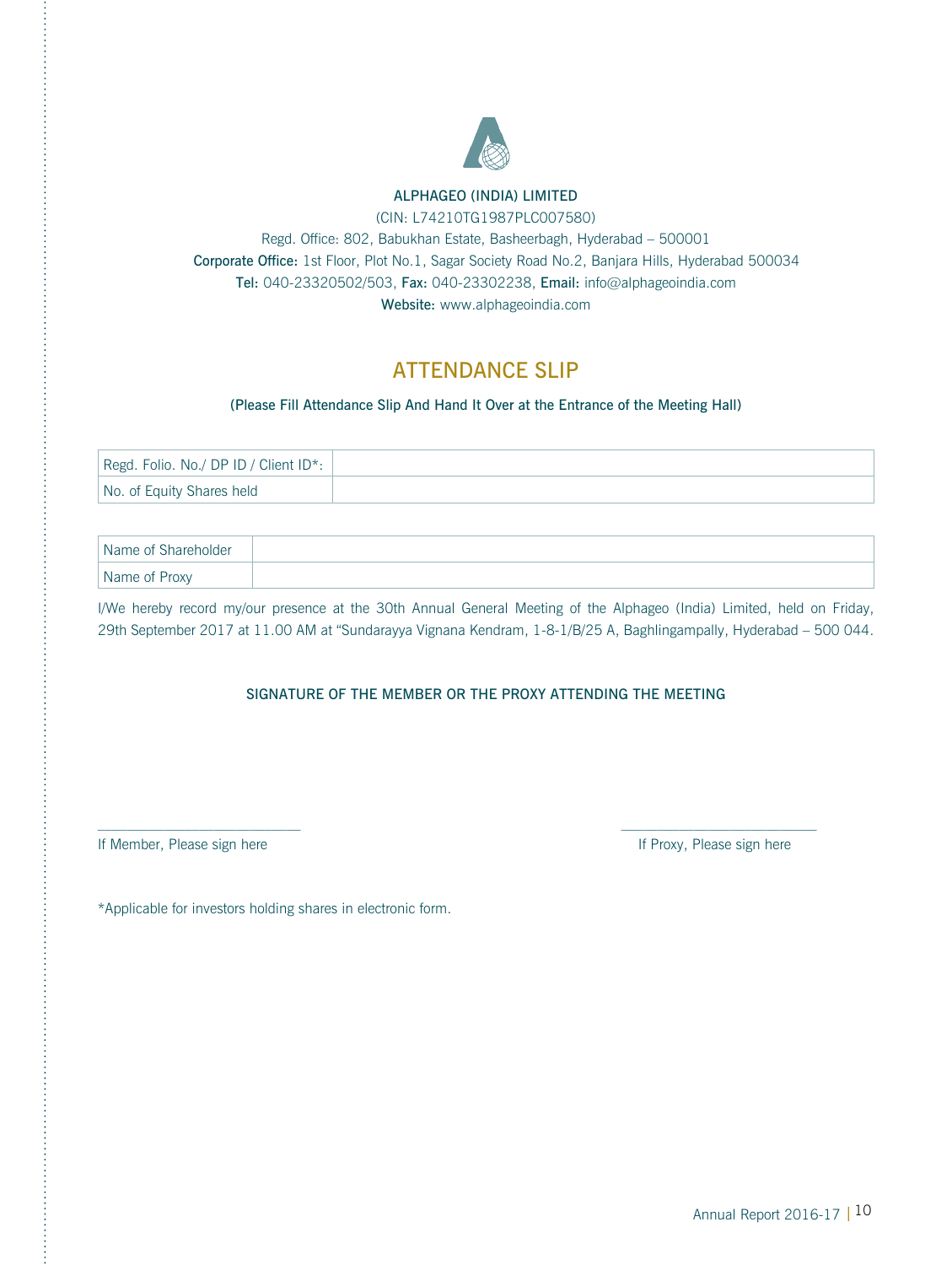

## Route Map of venue of 30th Annual General Meeting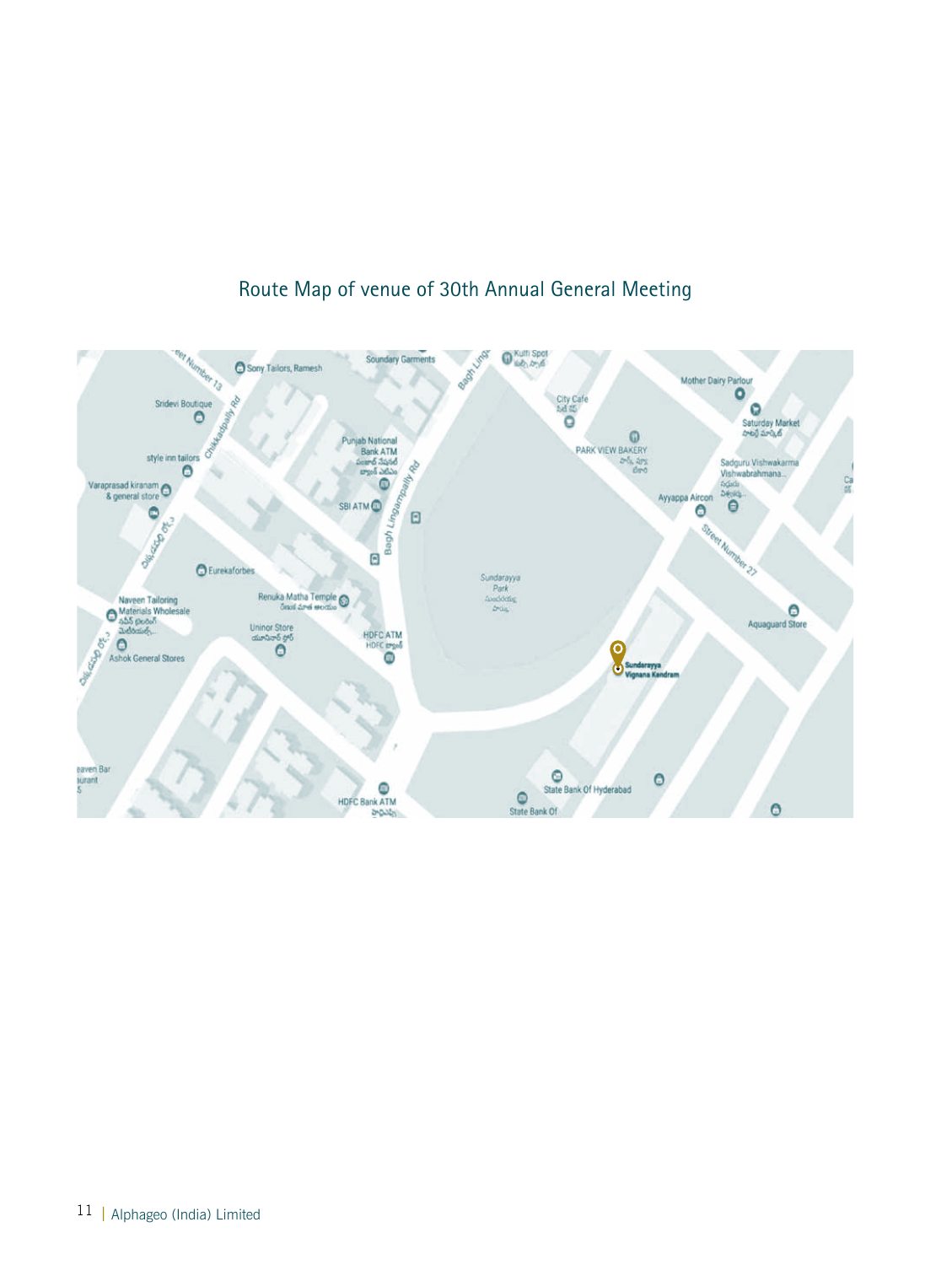

## ALPHAGEO (INDIA) LIMITED

(CIN: L74210TG1987PLC007580)

Regd. Office: 802, Babukhan Estate, Basheerbagh, Hyderabad – 500001 Corporate Office: 1st Floor, Plot No.1, Sagar Society Road No.2, Banjara Hills, Hyderabad 500034 Tel: 040-23320502/503, Fax: 040-23302238, Email: info@alphageoindia.com Website: www.alphageoindia.com

30TH ANNUAL GENERAL MEETING - 29TH SEPTEMBER, 2017

## PROXY FORM

Pursuant to Section 105(6) of the Companies Act, 2013 and rule 19(3) of the Companies (Management and Administration) Rules, 2014

| $\mathbf{1}$   |  |
|----------------|--|
|                |  |
|                |  |
| $\mathbf{1}$ . |  |
|                |  |
|                |  |
| $\mathbf{1}$ . |  |
|                |  |
|                |  |

as my/our proxy to attend and vote (on a poll) for me/us and on my/our behalf at the 30th Annual General Meeting of the Company, to be held on Friday of 29th September 2017 at 11.00 A.M. at "Sundarayya Vignana Kendram, 1-8-1/B/25 A, Baghlingampally, Hyderabad-500 044 and at any adjournment thereof in respect of such resolutions as are indicated below: